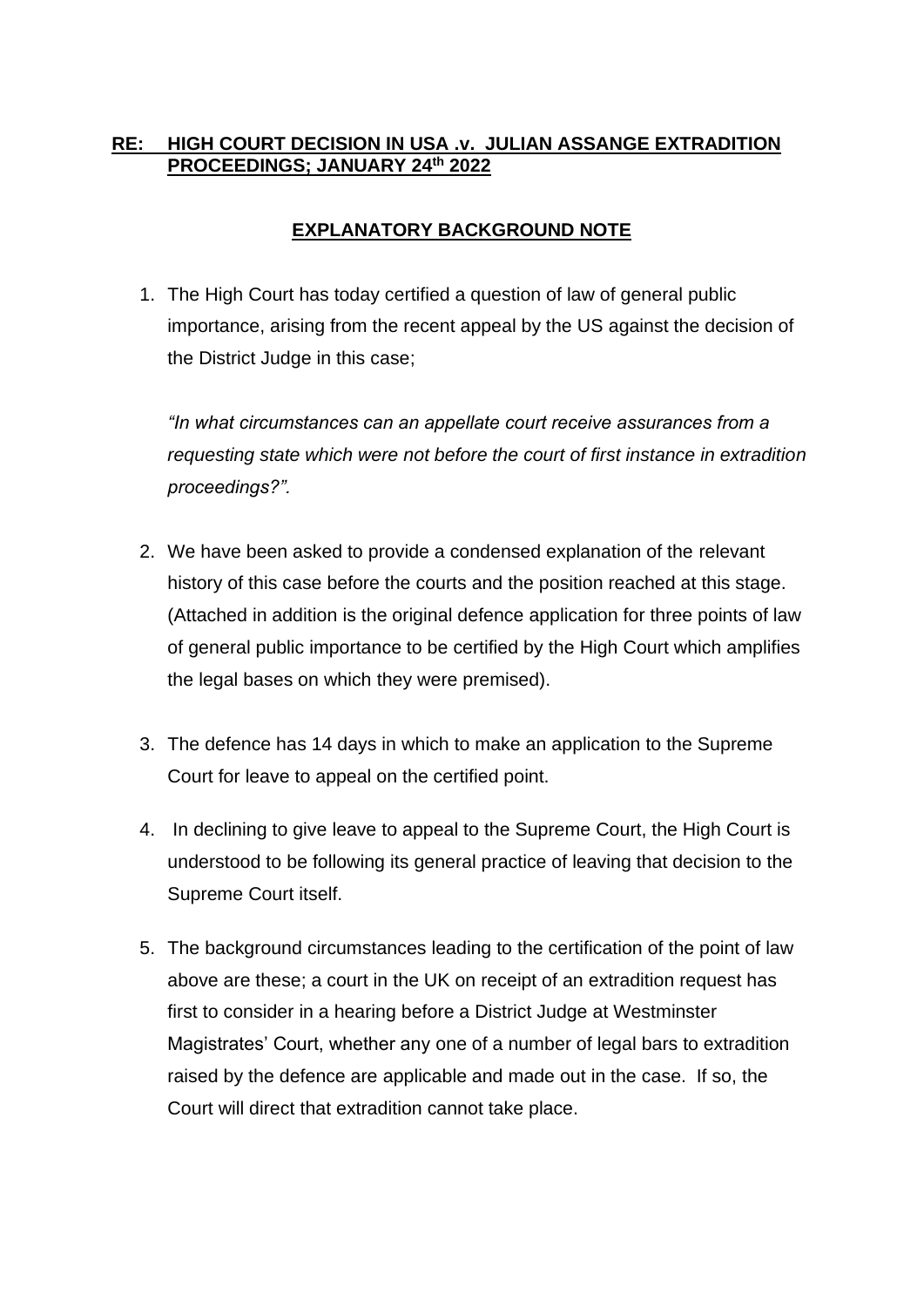- 6. The decision of District Judge Baraitser on January 4<sup>th</sup> 2021 came after a four-week complex evidential hearing, at the culmination of a process which had lasted a year and half, in which the testimony of a significant number of witnesses, expert and factual, was thoroughly tested. After the evidential hearing the defence and the US provided the District Judge further with extended analyses of the evidence that had been given, together with legal submissions.
- 7. The decision of the District Judge, based on all of the evidence explored in person and in depth before her, was that Section 91 of the Extradition Act 2003 had been made out by the defence, whereby the mental condition of Mr Assange was such that it would be oppressive to extradite him to the United States. The decision rested upon two interlinking aspects – Mr Assange's particular mental condition combined with the prospect of the severity of the regimes he would be most likely to face on extradition. The combination of the two raised a real likelihood that faced with extradition to the US, he would take his own life.
- 8. After this decision in January last year, the US applied for leave to appeal, requesting the High Court to belatedly receive a number of assurances contained in a diplomatic note; these related in particular to assurances regarding the most severe categories of US custodial regimes - that they would not be imposed, unless deemed justified by some "conduct" which could include speech or unspecified behaviour. The assessment of a number of US departments or agencies could trigger their imposition.
- 9. The offering of the assurances, accepted by the High Court as sufficient to lift the Section 91 bar to extradition, was contested by the defence, including, it was argued, that they were inherently questionable, were caveated and/or conditional and that the history of assurances by the US showed they might be easily avoided (yet not directly breached). Further, the defence argued, when the severity of the regimes in question presented the potential of a breach of Article 3 of the European Convention on Human Rights (prohibition on torture and inhuman or degrading treatment or punishment), an aspect of the Section 91 bar, prohibition could never be avoided or justified by the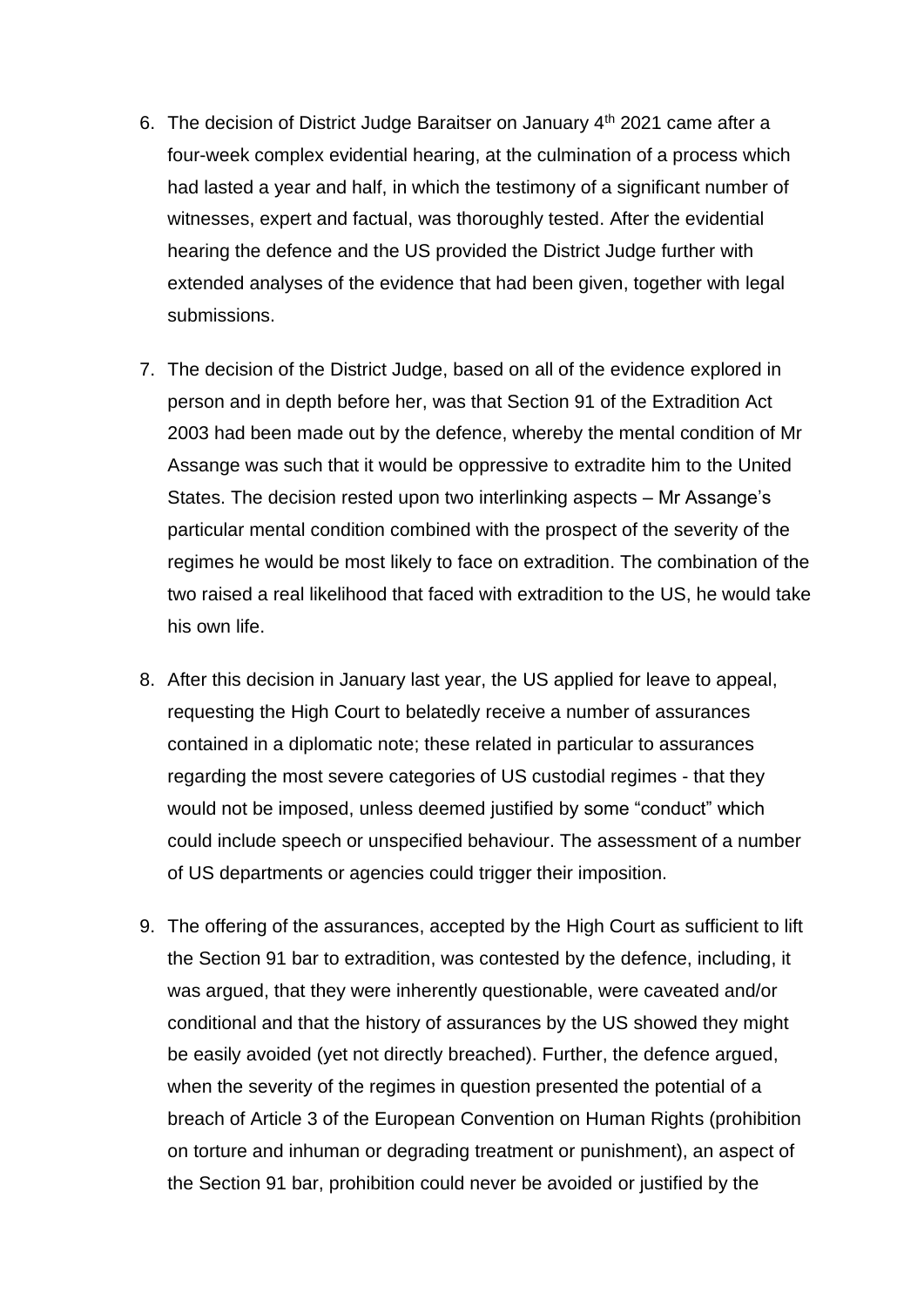suggestion inherent in the assurances offered that the imposition of prohibited treatment on an individual in the custody of the state, in particular one with a vulnerable mental condition.

- 10.The High Court found against Mr Assange in its ruling, and relied upon the late assurances, but has certified a point of law of general public importance on the question of the courts' reception of assurances (frequently relied upon by requesting states in extradition proceedings to overcome defence evidence after it has established a bar to extradition) for the first time on appeal.
- 11.The identification by the High Court of the question above for the potential consideration of the Supreme Court, involves concepts of procedural fairness and natural justice. There has long been a general approach by the courts that requires that all relevant matters are raised before the District Judge appointed to consider the case in the Magistrates' Court. What has underpinned a departure from those principles in practice is the categorisation of an assurance as an "issue" as opposed to "evidence" and the developing practice, potentially now consolidated in the decision in this case, whereby an assurance can be freely introduced by the requesting state and considered separately and later. The defence argument is that despite being as demanding of close evidential scrutiny as the evidence already heard, and despite the content of the assurances being applicable to the testimony of witnesses already heard but not to be heard again, assurances have been afforded a different procedural position. This issue has become of considerable importance in the predictability and progression of extradition cases.
- 12.It is therefore welcome both for Mr Assange's case and generally that the Supreme Court might now have the opportunity of considering how and when and in what circumstances assurances may be received in extradition proceedings in the UK.
- 13.(The formal articulation by the defence in its application for the certified question. and the two questions on which certification had been refused, is